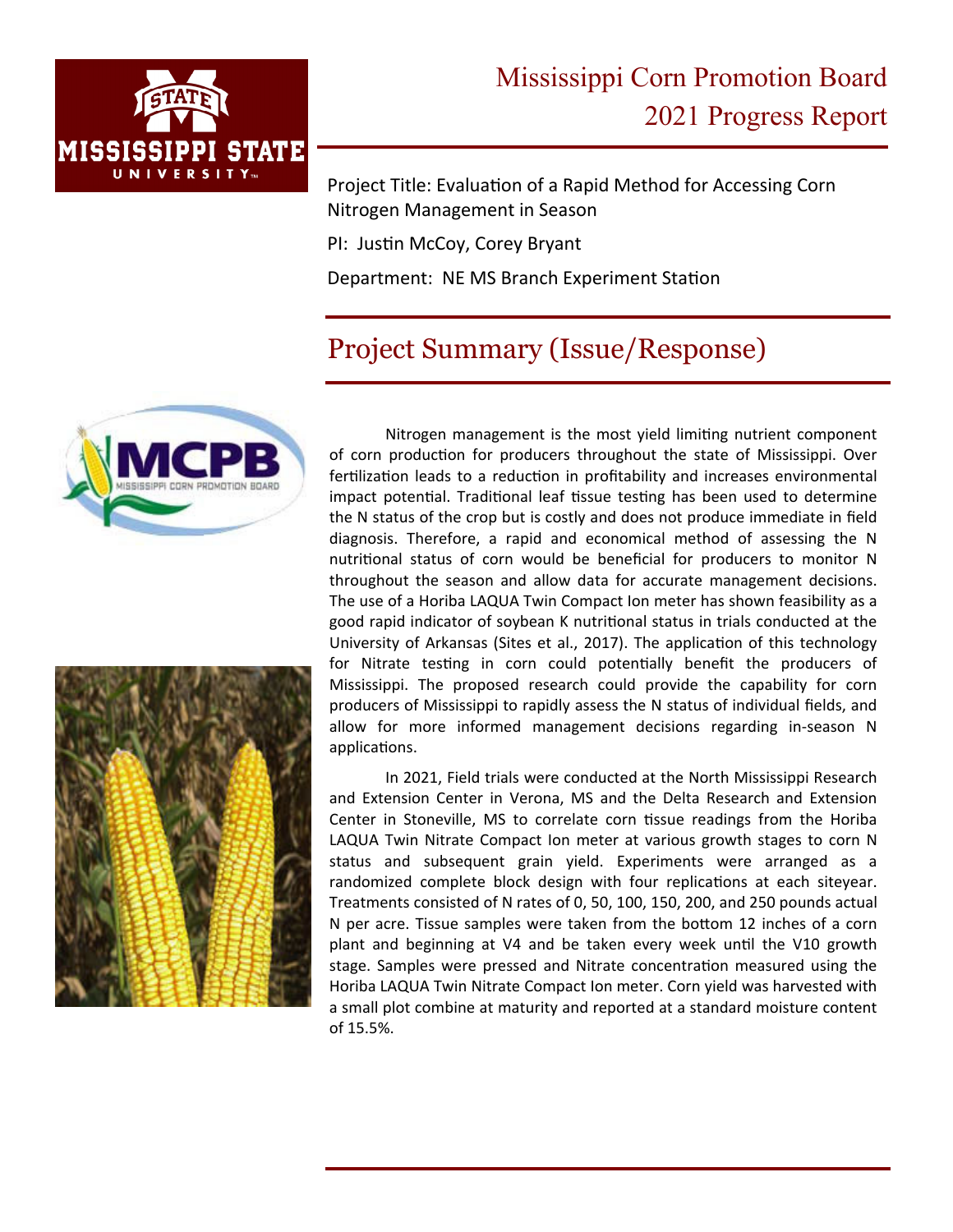## Project Results/Outcomes

Preliminary Analysis of data collected at the North Mississippi Research and Extension Center suggest that the use of a Horiba LAQUA Twin Compact Ion meter may have feasibility as a good rapid indicator of N status of Corn. To achieve a calibration of nitrate concentrations from multiple sampling timings, research was conducted using stepwise N rates applied at the V4 growth stage. (Nitrogen rates were as follows 0, 50, 100, 150, 200, 250 lb N/a). At the NMREC the maximum corn grain yield (189 bu/a) was achieved with 200 lb N/a or greater. Corn grain yield for N rates below 200 lb N/a were less and decreased as N rate decreased with 0 lb N/a producing the least grain yield (50 bu/A). To determine recovery capability following a deficiency detection 200 lb N/a was applied to corn at the following growth stages V4, V6, V8, and V10 as well as an untreated control. Yield was greatest in plots receiving fertilizer at the V4 or V6 growth stage (155 bu/a). Applications made at V8 or V10 were greater than the utc but less than V4 or V6.

 Horiba LAQUA Twin Compact Ion meter readings were taken at V4, V6, V8, and V10. At the V4 growth stage, before any N was applied all treatments NO3‐ ppm readings were similar to one another and between the range of 700 ‐ 1000 ppm. At the V8 growth stage plots receiving 0 lb N/a produced the lowest ppm readings of 450 ppm. Plots receiving 50 lb N/a were were similar to plots receiving 0 lb N/a but less than all other N rates. Readings from plots receiving 150 lb N/a or greater were similar to one another ranging from 730‐950 ppm. At the V10 growth stage NO3‐ ppm readings from the Horiba LAQUA twin meter were lowest with N rates of 100 lb N/a or lesser. N rates of 150 lb N/a or greater produced ppm readings greater than N rates of 0, 50, and 100 lb N/a and similar to one another.

NO3- ppm readings collected at the NMREC site closely follow the yield trend observed due to N rate. At the V10 growth stage N rates of 150 lb N/a or greater produced ppm readings greater than rates 0, 50, and 100 lb N/a. While an observable trend was observed due to sampling grain yield was not maximized in 2021 until 200 lb N/a was applied. In 2020, accurately predicted the N rate at which the corn yield was maximized, however in 2021 more variability in samples was observed. NO3‐ ppm readings began to decline in the lesser N rates as the growing season progressed suggesting that N availability began to decrease and was adequately predicted by this rapid test. This data suggests this handheld meter could provide means to quickly and accurately determine corn N needs in season and warrants further consideration.



Table 1. Corn Grain yield as influenced by N rate for studies conducted at NMREC